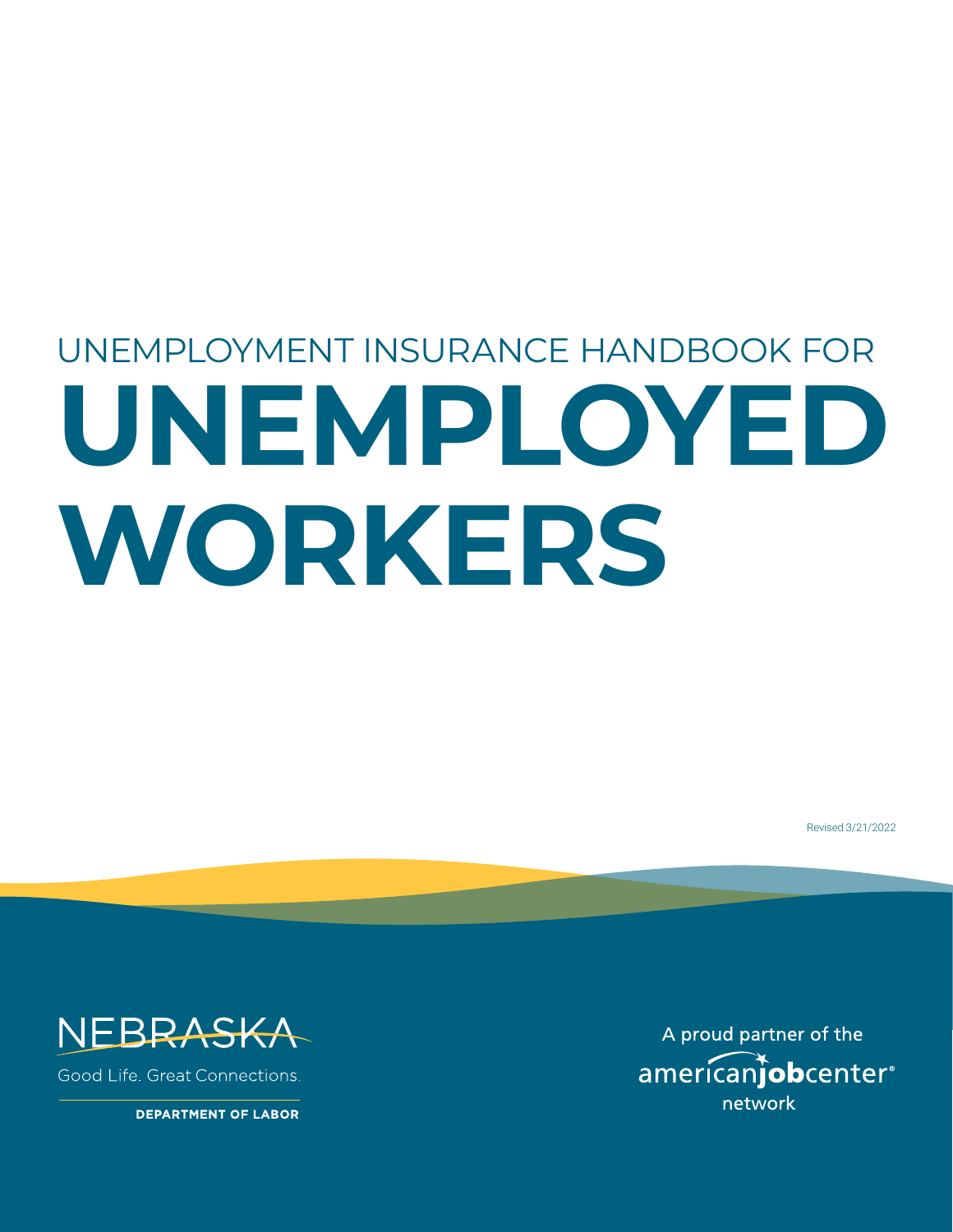# **CONTENTS**

| Gather the Following |
|----------------------|
|                      |
|                      |
|                      |
|                      |
|                      |
|                      |
|                      |
|                      |
|                      |
|                      |
|                      |
|                      |
|                      |
|                      |
|                      |
|                      |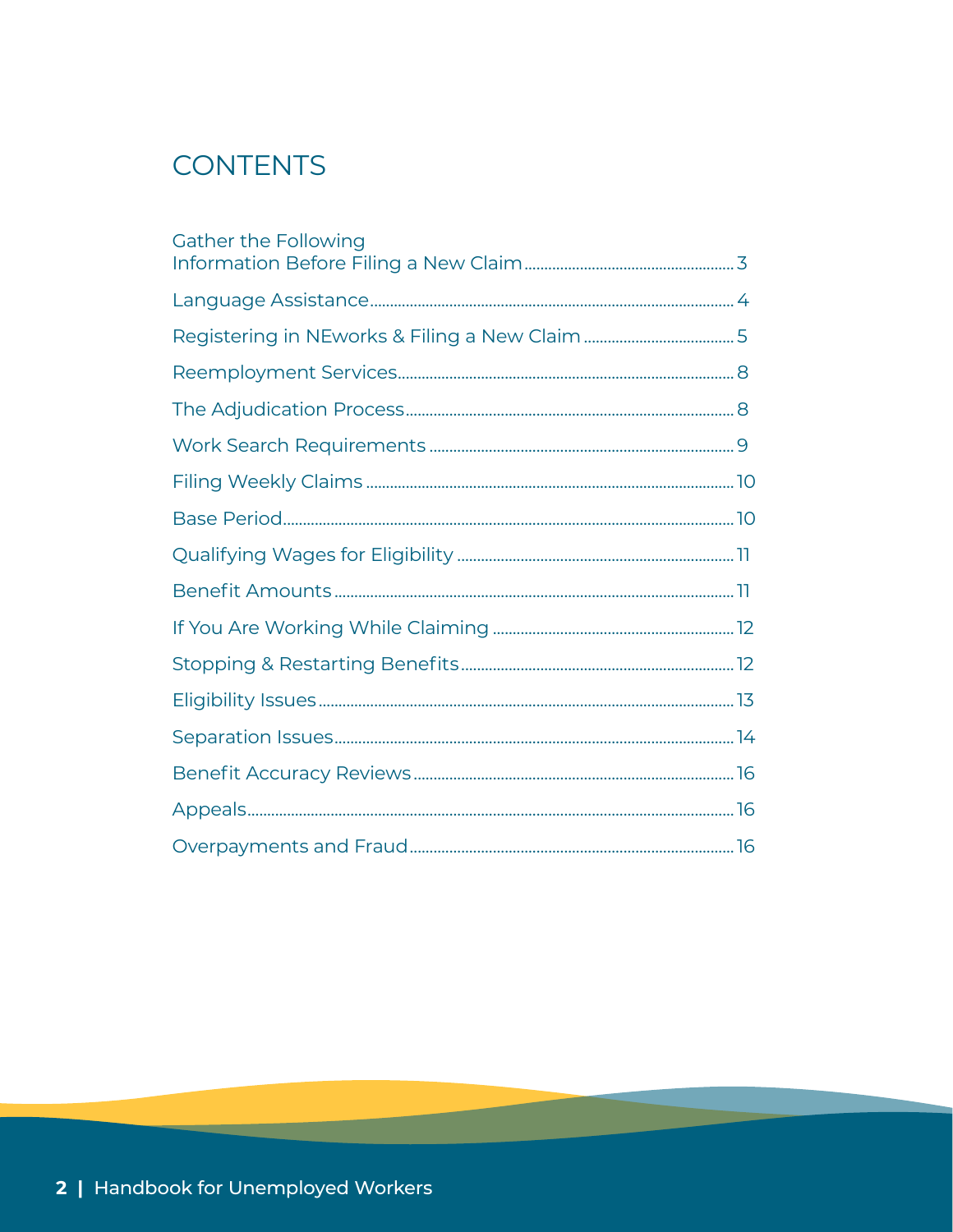# GATHER THE FOLLOWING INFORMATION BEFORE FILING A NEW CLAIM

- **•** Social Security Number
- **•** Complete home mailing address, including ZIP code
- **•** Telephone number
- **•** Email address
- **•** County where you live
- **•** Driver's license number or State ID card number
- **•** If you select direct deposit, your bank routing number and account number
- **•** The company names for all your employers from the past 18 months as they appear on your paycheck stubs or W-2 forms
- **•** Complete mailing addresses of employers, including ZIP code and the city in which the business is physically located
- **•** Your start and end dates with each employer, including month, day, and year
- **•** Your reason for leaving each employer (lack of work, voluntary quit, discharge, leave of absence)
- **•** If a non-citizen: Documentation issued by US Citizenship and Immigration Services
- **•** If you served in the military the past 18 months, DD 214 Member #4 Form
- **•** If you worked for the federal government as a civilian employee in the last 18 months, Standard Form 8 or Standard Form 50. Also, compile your total wages earned with the federal employer in the last 18 months and indicate how you were paid (hourly, weekly, and monthly)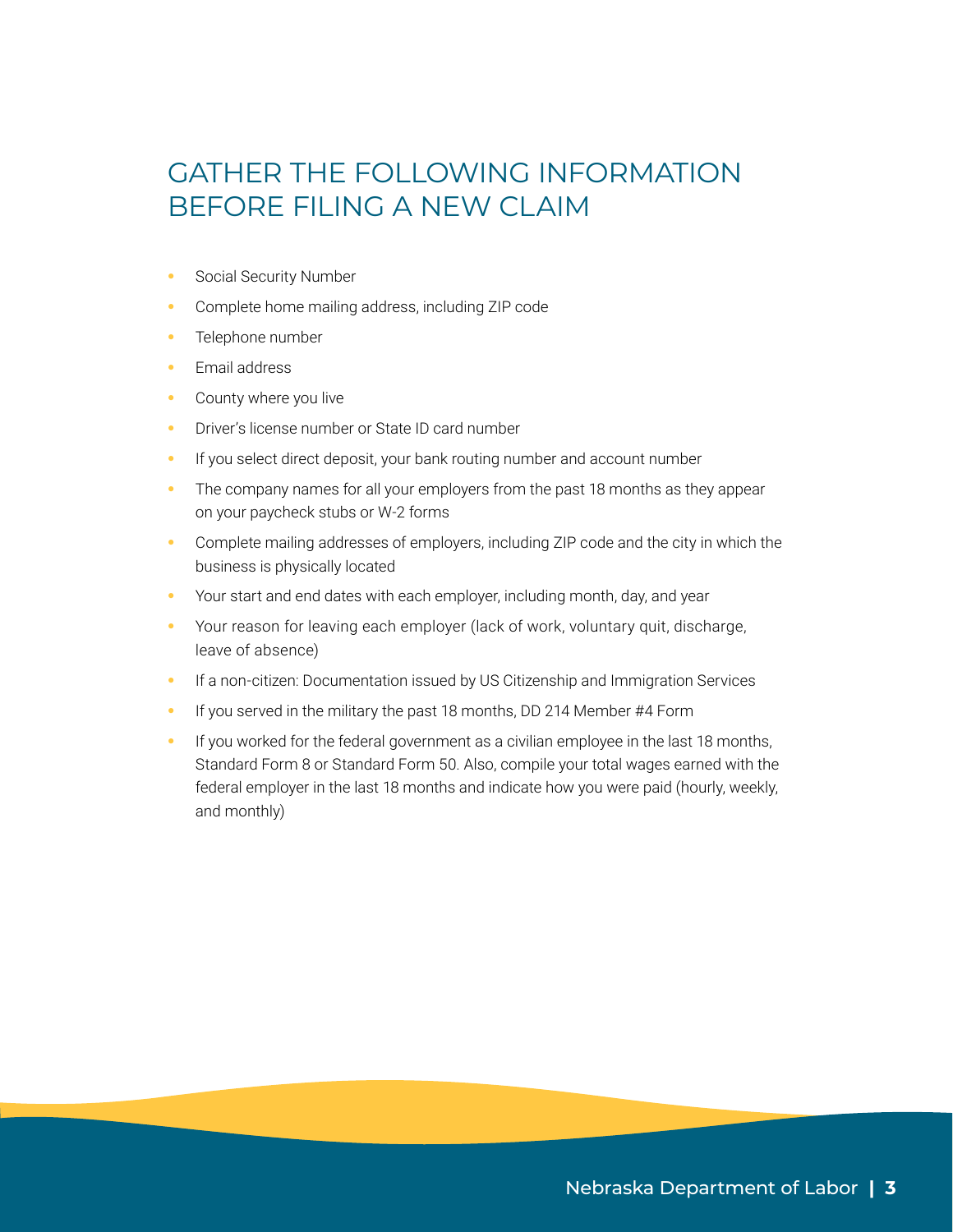# LANGUAGE ASSISTANCE

**IMPORTANT!** This document contains **important information** about your rights, responsibilities and/or benefits. It is critical that you understand the information in this document, and w e w ill provide the information in your preferred language at no cost to you. **Call (402) 471-9000** for assistance in the translation and understanding of the information in this document.

#### **Spanish**

**¡IMPORTANTE!** Este documento contiene **información importante** sobre sus derechos, responsabilidades y/o beneficios. Es importante que usted entienda la información en este documento. Nosotros le podemos ofrecer la información en el idioma de su preferencia sin costo alguno para usted. **Llame al (402) 471-9000** para pedir asistencia en traducir y entender la información en este documento.

#### **Chinese – Traditional**

**重要須知!**本文件包含**重要資訊**,事關您的權利、責任,和/或福利。請您務必理解本文件所含資訊,而我們也將使用 您偏好的語言,無償為您提供資訊。**請致電(402) 471-9000** 洽詢翻譯及理解本文件資訊方面的協助。

#### **Vietnamese**

**LƯU Ý QUAN TRỌNG!** Tài liệu này chứa **thông tin quan trọng** về quyền hạn, trách nhiệm và/hoặc quyền lợi của quý vị. Việc hiểu rõ thông tin trong tài liệu này là rất quan trọng, và chúng tôi sẽ cung cấp miễn phí cho quý vị thông tin này bằng ngôn ngữ mà quý vị ưa dùng. **Hãy gọi (402) 471-9000** để được hỗ trợ về việc thông dịch và hiểu thông tin trong tài liệu này.

#### **Tagalog**

**MAHALAGA!** Naglalaman ang dokumentong ito ng **mahalagang impormasyon** tungkol sa iyong mga karapatan, responsibilidad at/o benepisyo. Napakahalaga na nauunaw aan mo ang impormasyong nakapaloob sa dokumentong ito, at ibibigay namin nang libre ang impormasyon sa pinili mong w ika. **Tumawag sa (402) 471-9000** upang humingi ng tulong sa pagsasaling-w ika at pagunaw a sa impormasyong nasa dokumentong ito.

#### **French**

**IMPORTANT!** Le présent document contient **des informations importantes** sur vos droits, vos responsabilités et/ou vos avantages. Il est essentiel que vous compreniez les informations figurant dans ce document, et nous vous fournirons gratuitement les informations dans la langue de votre choix. **Appelez au (402) 471-9000** pour obtenir de l'aide pour la traduction et la compréhension des informations contenues dans le présent document.

#### **Haitian Creole**

**ENPÒTAN!** Dokiman sa a gen **enfòmasyon enpòtan** ladan konsènan dw a, responsablite ak/osw a avantaj ou yo. Li ap vrèman enpòtan pou ou konprann enfòmasyon yo ki nan dokiman sa a, epi n ap ba ou enfòmasyon sa yo nan lang ou prefere a gratis. **Rele (402) 471-9000** pou jw enn asistans pou tradui ak pou konprann enfòmasyon ki nan dokiman sa a.

#### **Portuguese**

**IMPORTANTE!** Este documento contém **informações importantes** sobre os seus direitos, responsabilidades e/ou benefícios. É essencial que compreenda as informações constantes neste documento, as quais disponibilizaremos, gratuitamente, na língua à sua escolha. **Contacte o número (402) 471-9000** para solicitar ajuda para traduzir e compreender as informações contidas neste documento.

#### **Arabic**

**مھم!** یحتوي ھذا المستند على**معلوماتمھمة** حول حقوقك ومسؤولیاتك و/أو فوائدك. من الأھمیةبمكانفھم المعلومات الواردةفي ھذا المستند، وسنوفر المعلوماتبلغتك المفضلةدون تحملك أيتكلفة. **اتصل على الرقم471-9000 (402)** للحصول علىمساعدةفيترجمةالمعلومات الواردةفي ھذا المستند وفھمھا.

#### **Russian**

**ВАЖНО!** В настоящем документе содержится **важная информация** о вашихправах, обязанностяхи/или преимуществах. Крайне важно, чтобы вы поняли информацию, содержащуюся в данном документе, а мы бесплатно предоставимвам эту информациюна выбранномвами языке. **Позвоните по телефону (402) 471-9000** для получения помощи в переводе и понимании информации, содержащейся в данномдокументе.

**Korean** 중요**!** 본문서는귀하의권리,책임및/또는이익에관한중요한정보를포함하고있습니다. 귀하가본문서에있는 정보를이해하는것은대단히중요하며,귀하가원하는언어로정보를제공받으실수있습니다. **(402) 471-9000** 로전화하여본 문서에있는정보의번역및이해를위해도움받으시길바랍니다.

Handbook for Unemployed Workers | **3**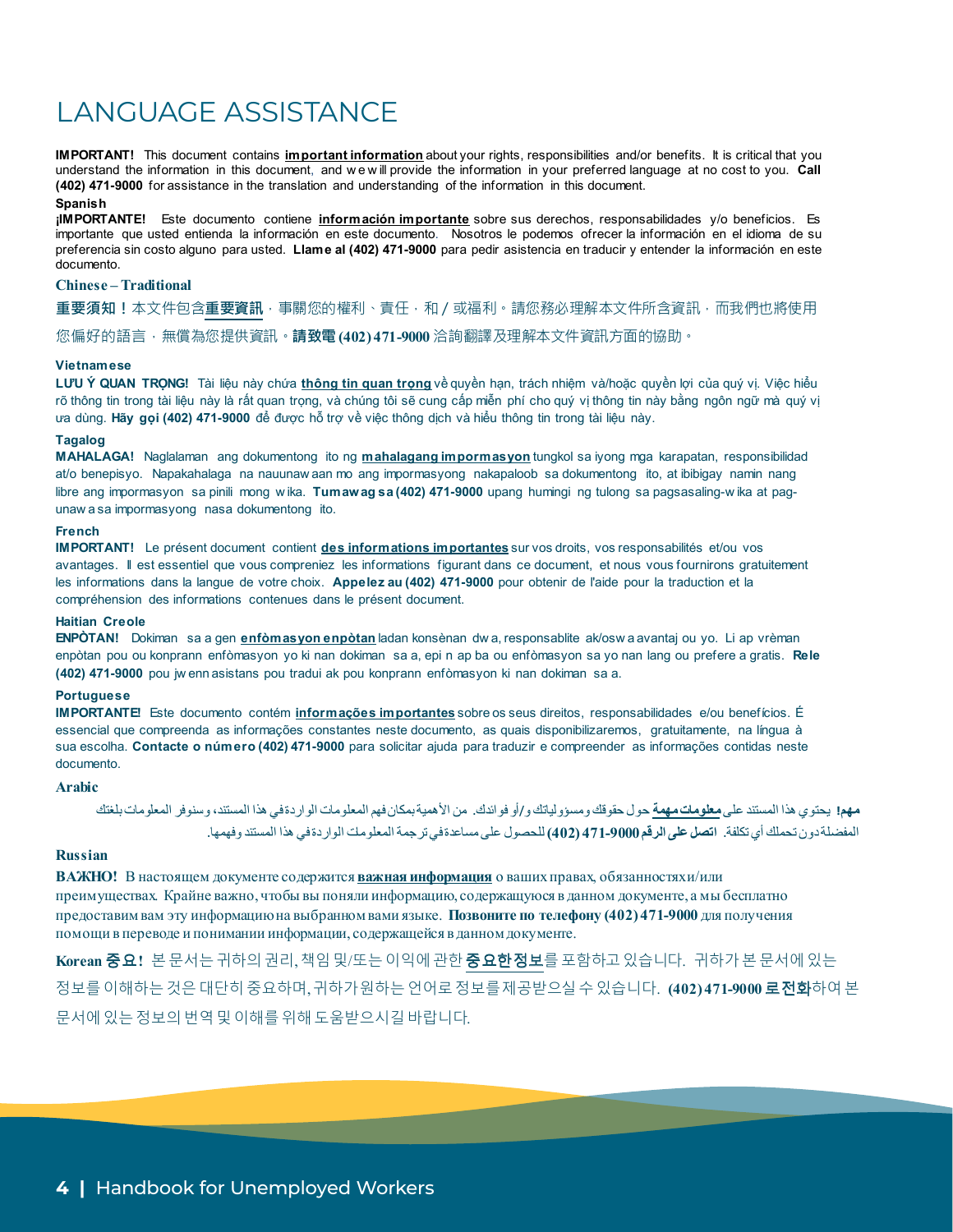# REGISTERING IN NEWORKS & FILING A NEW CLAIM

## **When to File for Benefits**

File your new claim as soon as your employment ends or you begin working reduced hours. Unemployment benefits cannot be paid for weeks of unemployment occurring before you file, so it is important to file as soon as possible.

#### **How to File for Benefits**

Claims in Nebraska are filed online. If you do not have internet access or have a disability requiring assistive technology, please visit your local Job Center for assistance. For a listing of Job Centers, click **[here](https://dol.nebraska.gov/Home/AboutUs)**.

You must register in Nebraska's reemployment website, NEworks - **[NEworks.nebraska.gov](http://NEworks.nebraska.gov)** - before filing a new claim. You will be required to create an online resume prior to filing your first weekly claim for unemployment benefits, unless you have a recall date with your employer within 112 (16 weeks) days of your layoff date or are a member of a union with a hiring hall.

For step-by-step instructions, go to: **[NEworks.](http://neworks.nebraska.gov) [nebraska.gov](http://neworks.nebraska.gov)** and click Unemployment Services, then Get Information.

**To protect your privacy and ensure the accuracy of information provided to Nebraska Department of Labor, you should never have someone file a claim on your behalf.**

Claims can be filed on a computer or mobile device. If you do not have access to the internet, you may use computers at any of the job centers listed online at dol.nebraska.gov/contactus.

If you are filing a claim from another state and do not live in a county bordering Nebraska, you must also register for employment services in the state of your residence.

#### **Your Privacy and Your Password**

To protect your privacy, NDOL does not provide information about your claim to anyone other than you, whether the information is requested in person, in writing, by email or over the phone. We cannot give information to a family member.

When filing for unemployment benefits online, you will choose a secure password to protect your privacy and ensure the utmost security. You will need your secure password to file your weekly claim each week, so be sure to keep it in a safe place.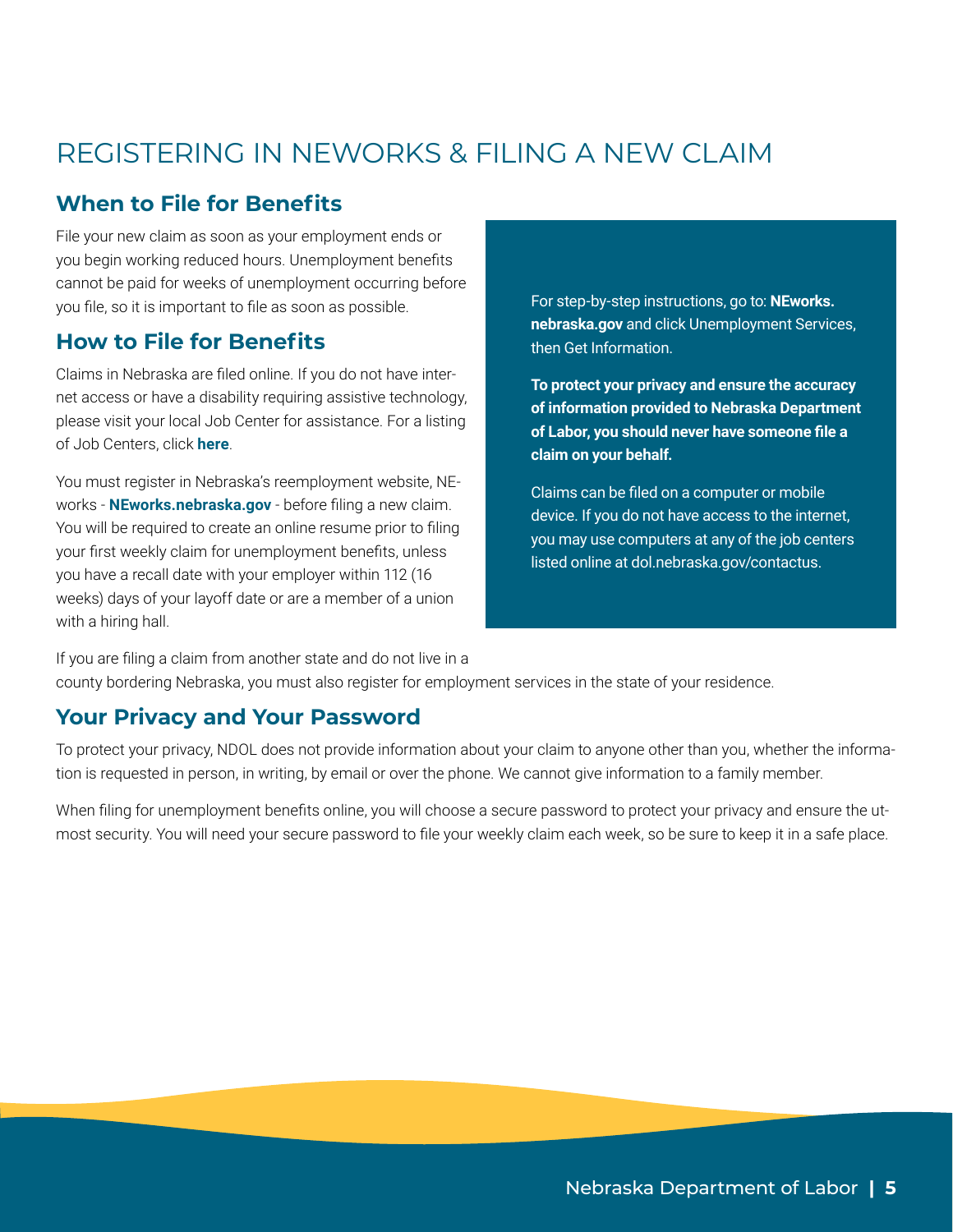#### **Methods of Payment**

You are required to select a payment method of direct deposit or debit card when filing your new claim. We do not issue paper checks. You can change your payment method by logging into your unemployment claim at **[NEworks.nebraska.gov](http://neworks.nebraska.gov)**. New Unemployment Insurance claims are typically processed within 21 days from the date the claim is filed. After your new claim is processed and if you are determined eligible, you will typically receive payment within 2-3 business days of filing your weekly claim.

#### **Direct Deposit**

Direct deposit is an electronic payment transfer to an individual's checking or savings account. When you file your initial claim and select direct deposit as your preferred method of payment, or when you modify your bank account information, **you must enter the bank routing and account numbers.** You are solely responsible for the accuracy of the account information. Incorrect information may result in a delay of benefit payments, and possible fees. You are also solely responsible for updating your banking information should changes occur. Failure to do so could affect timely receipt of your unemployment insurance benefits.

#### **A.B.A Routing Numbers Example**



For direct deposit, your routing and account numbers can be found at the bottom of your paper checks. If you do not know the appropriate routing number or your checking or savings account number, please contact your bank.

- **DO NOT** enter the number that appears on your debit card.
- **• DO NOT enter prepaid card numbers.** Payments will not be issued to any prepaid cards under the direct deposit payment method.

#### **Debit Card**

The ReliaCard debit card is a VISA prepaid card issued by US Bank. The ReliaCard debit card is mailed in a plain white envelope from Indianapolis, Indiana at the time a claim becomes payable. There is no information on the envelope indicating that a ReliaCard debit card is enclosed.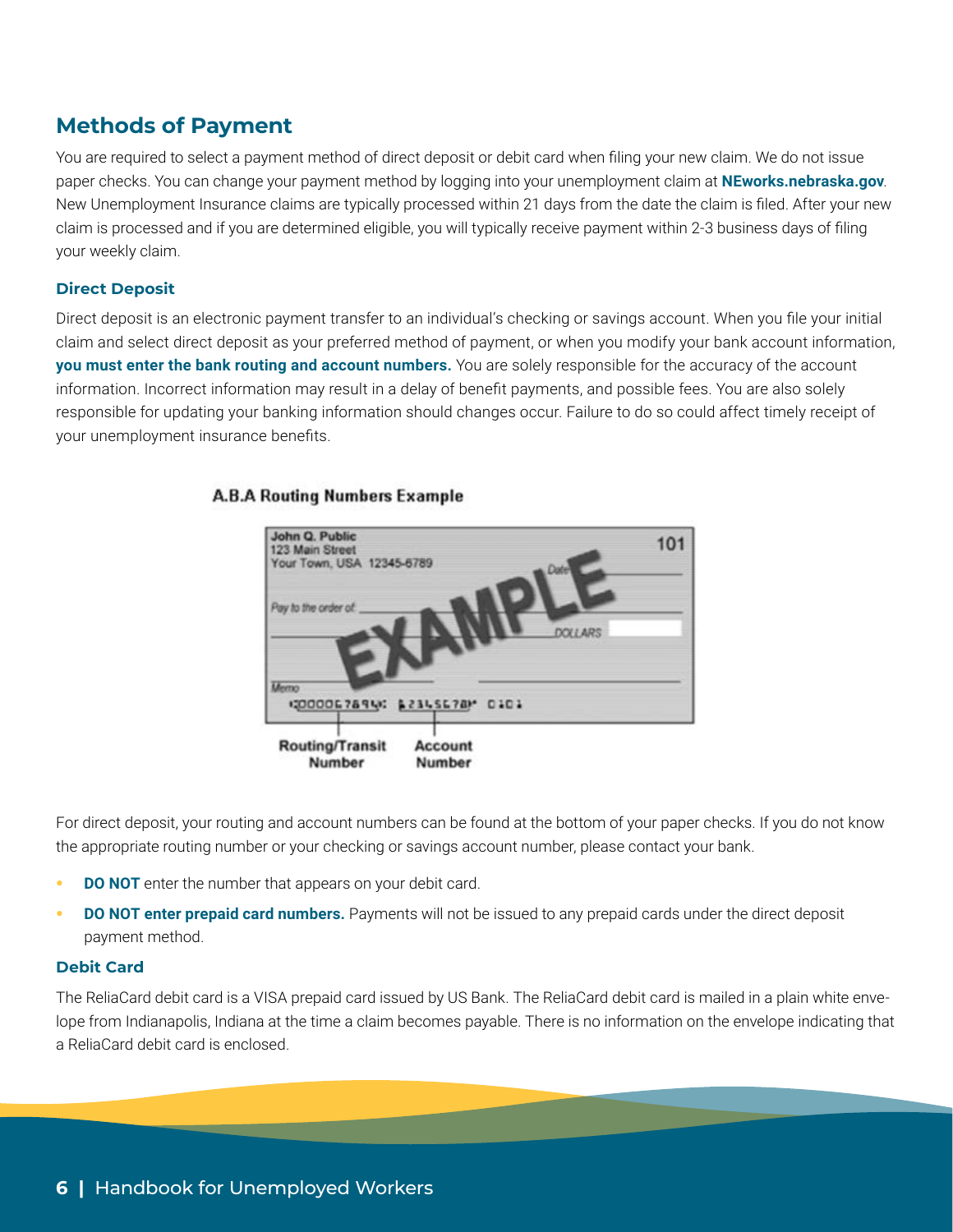Keep all information that is provided with the card. You can expect to receive the card approximately 7-10 business days after you receive waiting week credit (see page 12). Keep your ReliaCard debit card until the expiration date printed on the card.

If you have a change of address, you must report your new address to ReliaCard by calling US Bank/Reliacard Customer Service at 855-233-8429. You must also update your address in your account at **[NEworks.nebraska.gov](http://neworks.nebraska.gov)**.

For more information visit: **[www.usbankreliacard.com](https://www.usbankreliacard.com/)**

#### **Income Tax Withholding**

Unemployment benefits are taxable income under federal and state law. The benefits paid to you are reported to the Internal Revenue Service and to the Nebraska Department of Revenue. No income tax is withheld from your benefit payments unless you request it. If you decide to have taxes withheld, 10 percent will be deducted from your weekly benefit payment for federal taxes. You can request, stop, or change your income tax withholding by logging into your account at **[NEworks.nebraska.gov](http://NEworks.nebraska.gov)**.

No later than January 31, you will receive an IRS Form 1099-G showing the total benefits paid to you for the prior year and the federal income taxes withheld. It will be sent to your last known address, so keep your address current at **[NEworks.nebraska.gov](http://NEworks.nebraska.gov)**. You can view and print your 1099-G form online by logging into your account at **[NEworks.nebraska.gov](https://neworks.nebraska.gov/vosnet/Default.aspx)**.

## **While Your New Claim is Pending**

New Unemployment Insurance claims are typically processed within 21 days from the date the claim is filed. Federal and State law require that a request for separation information be sent to each employer to verify work history, wages and details regarding the separation. You may also be contacted and asked to provide information to evaluate benefit eligibility. Remember to do the following while your claim is being processed:

**Read all communication about your claim.** Check your email, the NEworks Message Center, telephone messages, and the mail for any claim-related updates. Keep your address current because you will receive letters outlining what you need to do to maintain benefit eligibility. The decisions about your claim are made based on available information, so it is important that you respond on time when you are instructed to do so.

**File weekly claims at [NEworks.nebraska.gov](http://NEworks.nebraska.gov) while your claim is processing.** You have from Sunday to Saturday to file your claim for the previous week. If you don't file your claim on time, your benefit payments may be affected.

**Report your gross wages (before taxes are deducted) for each week you claim.** Gross wages include, but are not limited to, your hourly rate of pay multiplied by the total hours worked, tips, commission, and wages from self-employment. You must report all wages for the week that you perform the work. Do not wait until you are paid. Keep track of the total hours you work each week, Sunday through Saturday because your claim maybe audited. Misreporting wages is fraud and could result in penalties and criminal charges.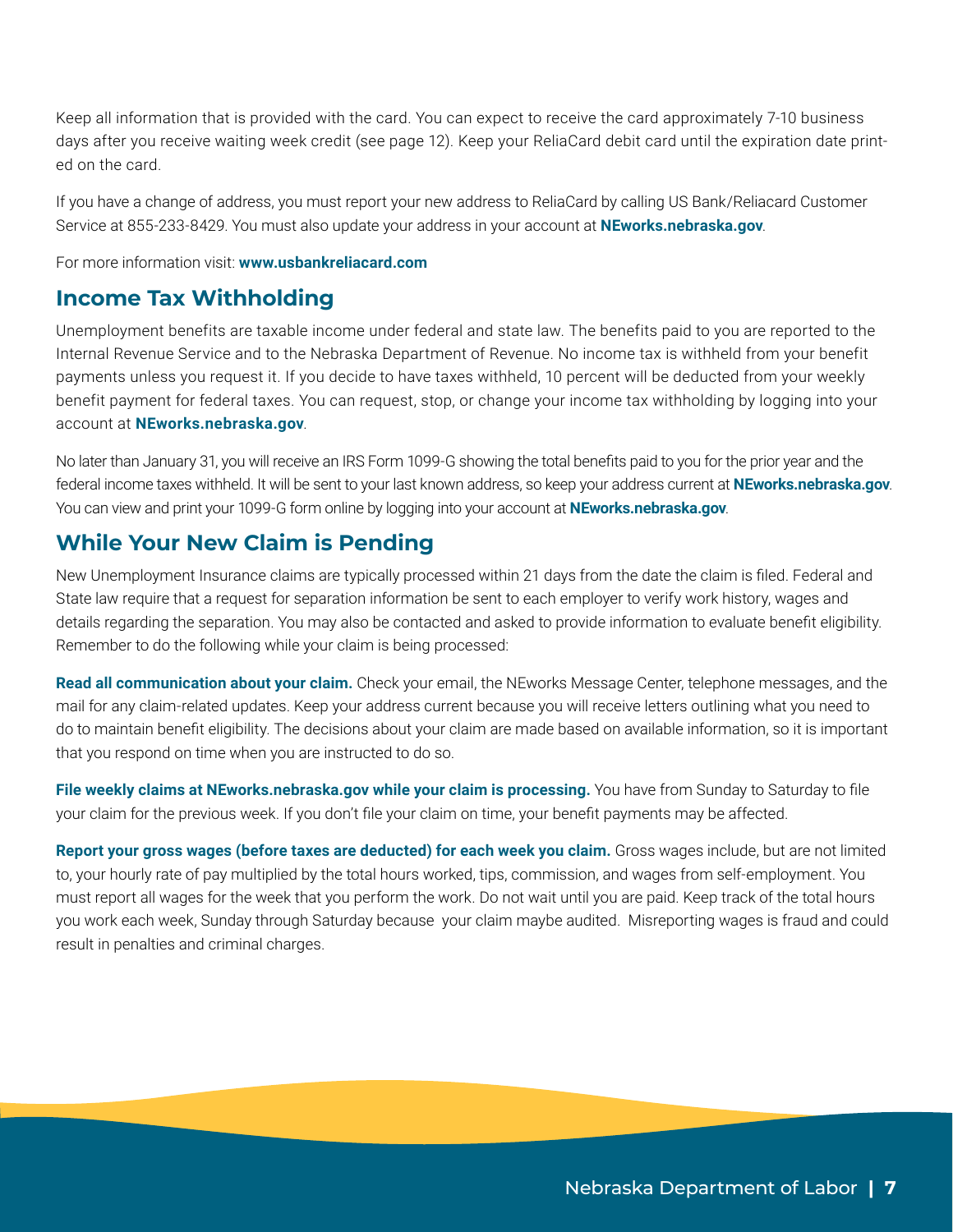# REEMPLOYMENT SERVICES

The Nebraska Department of Labor provides a Reemployment Services (NEres) program, designed to help you find work. The program selects individuals early in their unemployment and offers job seeker services to help you become reemployed as soon as possible. If you receive a notice that you have been selected, you are required to take part in this program in order to remain eligible for unemployment insurance benefits. For any week that you do not participate in the NEres program, you may be disqualified from receiving unemployment benefits. Neb Rev. Stat. § 48-627(6)

NEres starts with an orientation and includes a required one-on-one meeting with a Department of Labor staff member. Staff will review your employment history, help you create an employment plan and refer you to the reemployment services that fit your needs. Neb. Rev. Stat. § 48-627 (6)

For a list of job centers offering reemployment services, go to **[dol.nebraska.gov/ContactUs](https://dol.nebraska.gov/ContactUs)**

# THE ADJUDICATION PROCESS

Adjudication is the process used to resolve questions regarding eligibility for unemployment insurance benefits. Your claim may be referred to an adjudicator if there are questions about why you left your job or whether you are able and available for work. Other issues may also prompt a claim to be referred to

an adjudicator. Please see the **Eligibility Issues** and **Separation Issues** sections.

During adjudication, the Department of Labor will make a determination about your claim based on all available information, including information from you, your employers, and sometimes other sources. If you receive a phone call or letter from an adjudicator, be sure to respond on time.

While your claim is pending adjudication, continue to file weekly claims and complete your weekly online work search logs. If your claim is determined payable and you have met all other eligibility requirements, you will receive back payments for prior weeks claimed in a lump sum.

If you disagree with a determination issued, you have the right to appeal within 20 days. Please see the **Appeals** section of this guide for further instructions.

To prepare for an adjudicator's call, have the following information ready:

- **•** Reason for separation from your employer
- **•** Dates when events happened causing the separation
- **•** Names of witnesses or supervisors involved with the separation
- **•** Written documentation, such as warnings, medical notes, if applicable
- **•** Check stubs verifying vacation, severance, holiday or bonus pay, if applicable
- **•** Any questions you may have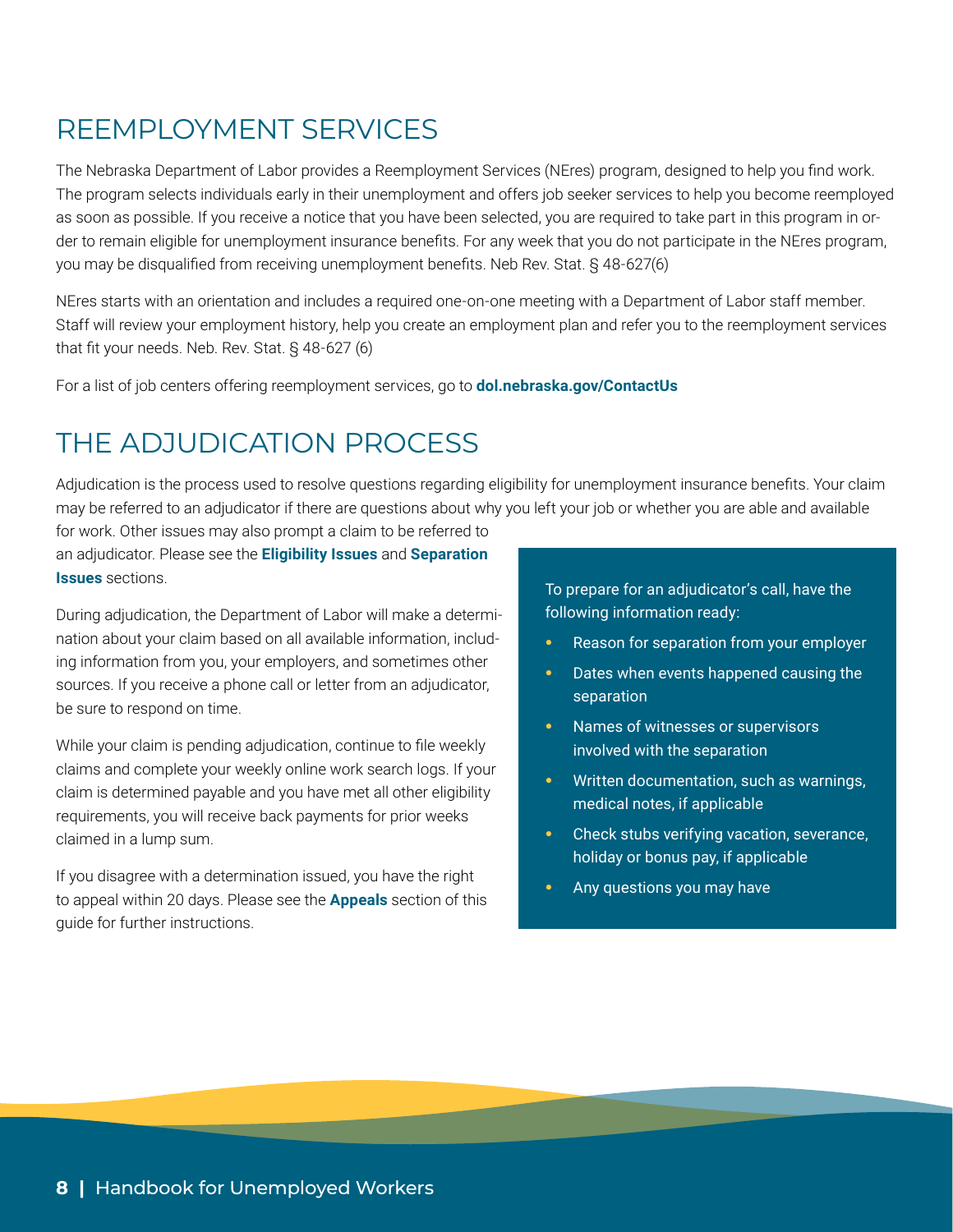# **Reemployment Activities Unemployment Insurance Benefits**

Five of the following reemployment activities must be completed per benefit week in order to remain eligible for Unemployment Benefits. **At least two of the five reemployment activities must be applications for suitable work** as defined by Neb. Rev. Stat. § 48-628.15(5).

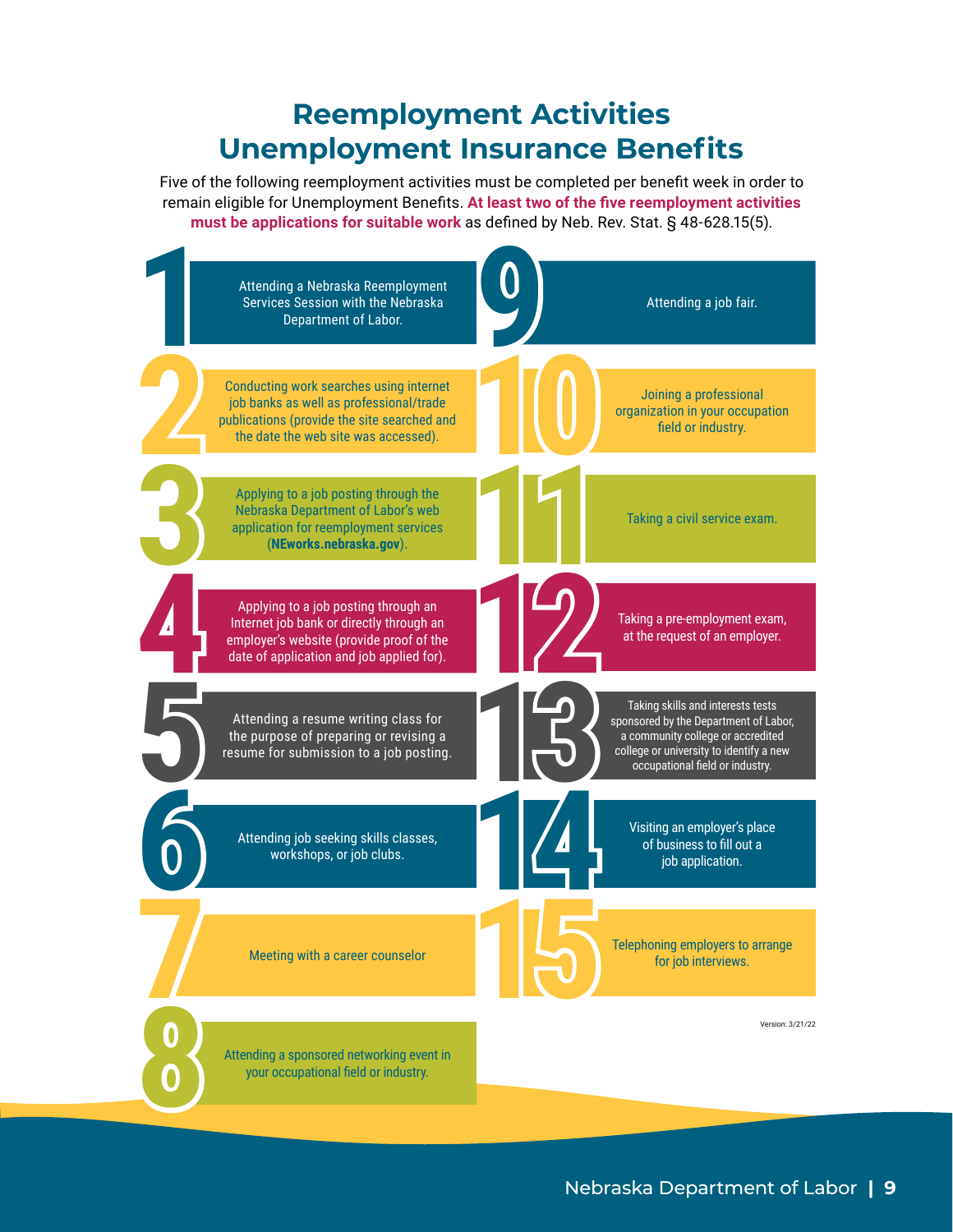# FILING WEEKLY CLAIMS

## **How to File**

After you file your new claim, file weekly claims online at **[NEworks.nebraska.gov](http://neworks.nebraska.gov)** for every week you are unemployed or your hours are reduced. You must file a weekly claim for any week that you want payment or waiting week credit, **even if your new claim is still being processed, your eligibility is being decided, or you have an appeal pending.** After your claim has been processed and if you are determined eligible, you will typically receive payment within 2-3 business days of filing your weekly claim.

## **When to File**

You have from **Sunday to Saturday** to request benefits for the previous week. Failure to file your weekly claim on time could result in denial of benefits. 219 NAC 2 (003)(C)(D)

## **Waiting Week**

The first eligible week is called your "waiting week." To get credit for the waiting week, you must file a weekly claim and meet all eligibility requirements for that week. The waiting week is never paid. However, you must serve a waiting week to be eligible for payments for later weeks. There is one waiting week per benefit year. If for any reason your benefits are denied for the beginning weeks of your request, your waiting week will be your first eligible week after the denial period. A week that is prior to the effective date of the claim or a week that is under disqualification for any reason cannot be used as the waiting week. Neb. Rev. Stat. § 48-627 (4)

# BASE PERIOD

The base period is the time period of employment used to evaluate your claim. A quarter consists of three consecutive months. Each calendar year consists of four quarters. The regular base period is the first four of the last five completed quarters at the time of your claim (see shaded area in graphic below).

If eligibility cannot be established for a regular base period claim, the Department of Labor will explore alternate base period eligibility. The alternate base period consists of the last four completed quarters. (See asterisks in graphic.) Neb. Rev. Stat. § 48-602 (2)

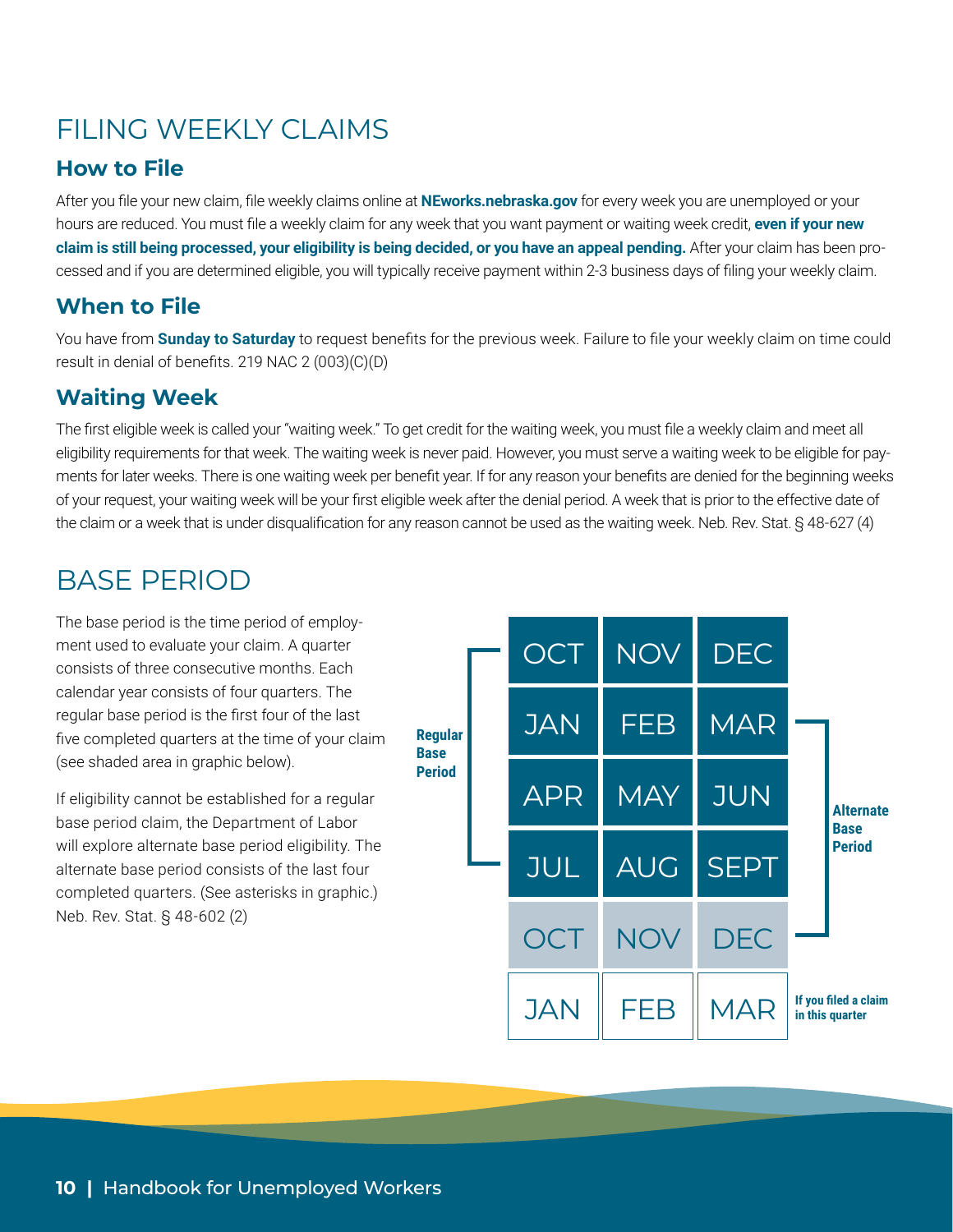# QUALIFYING WAGES FOR ELIGIBILITY

In order to be eligible for unemployment insurance benefits, you must meet the minimum wages requirement from insured work during the base period. For 2022, the minimum wages requirement is \$4,532. The minimum wages requirement is adjusted annually. In addition to meeting the minimum wages requirement, you must also have been paid at least \$1,850 in one quarter and \$800 in another quarter. Wages must have been earned from employers required to pay unemployment insurance taxes (insured employers). Neb. Rev. Stat. § 48-627.01(1a)

#### **If you are not sure whether your work is insured employment, you should file a claim and request weekly benefits. A wage investigation will be conducted to determine if you are eligible to receive benefits.**

Under Nebraska law, you cannot receive benefits on 'back-to-back' unemployment claims unless you have worked in insured employment since the filing date of your prior claim and earned at least six times the previous weekly benefit amount. Your new claim must meet both the minimum monetary requirements and the requalification requirement. Neb. Rev. Stat. § 48-627.01(1b)

## BENEFIT AMOUNTS

The maximum weekly benefit amount for 2022 is \$490. Your individual benefits are calculated by identifying the highest quarter wages in your base period. That amount is then divided by 13 to arrive at the average weekly wage, then divided again by two and rounded down to the next even dollar amount to arrive at your weekly benefit amount. After your claim has been processed you can view your weekly benefit amount in the Unemployment Services Claim Summary. You will also be advised of your weekly benefit amount when you receive your monetary determination. Neb. Rev. Stat. § 48-624

#### **If you are determined eligible, you will typically receive payment within 2-3 business days of filing your weekly claim.**

You may be eligible for up to 26 weeks of benefits during a 12-month period. **The maximum amount of unemployment benefits you may receive during your benefit year is 26 times your weekly benefit amount, or 1/3 of your total base period wages, whichever is less.** Your maximum amount is calculated after any separation issues are adjudicated and may be reduced when there are separation disqualifications, such as a discharge or quit or refusal of suitable employment.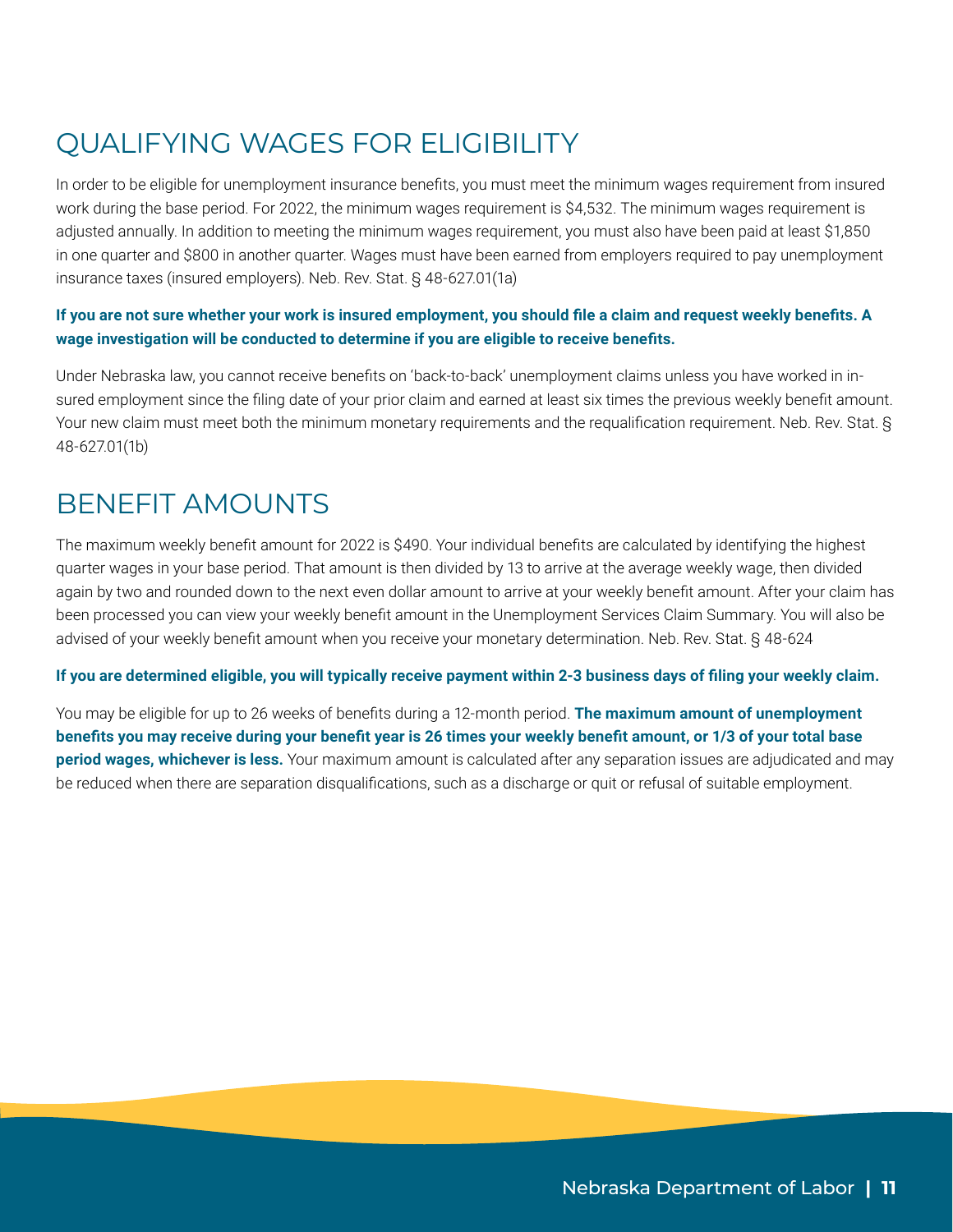# IF YOU ARE WORKING WHILE CLAIMING

#### **Report Wages**

Report wages earned during that week even if you did not actually receive payment that week. Each time you file a weekly claim, you will be asked if you worked. Answer "yes" if you performed any work for wages, even if it was temporary or part-time. You must report your gross wages (before deductions and taxes). Wages include but are not limited to: wages, tips, salary, commission, cash, allowances for meals or lodging, vacation pay and bonuses. **You must report your wages in the week you perform the work, not when you are paid**. If you worked for more than one employer in a week, add your wages from all employers. If you earned less than your weekly benefit amount for any claimed week, you may be eligible for partial benefits. If your wages for the week are more than your weekly benefit amount, you will not receive benefits for that week. Neb. Rev. Stat. § 48-625.

## **Accepting Full-Time Employment**

Failure to report all work and wages when submitting your weekly claim may result in any or all of the following consequences:

- **•** Repaying incorrectly paid benefits
- **•** 15% penalty fee on the amount of any benefits owed
- **•** Loss of future benefits
- **•** Interception of federal and/or State of Nebraska income tax refunds to repay benefits
- **•** Civil action
- **•** Criminal prosecution

If you've been claiming Unemployment Insurance benefits and have accepted a new job, you may claim benefits until you start your new employment. Log into your **[NEworks](https://neworks.nebraska.gov/vosnet/Default.aspx)** account and upload a letter from your new employer indicating the start date. Use the Provide Specific Documents link on the Unemployment Services page. The letter will be reviewed to determine if you meet the conditions for waiver of job search requirements. Two of the conditions are that your start date with the new employer be within four weeks and that the job be fulltime work. Until you are notified or no longer asked to enter the job contacts, you must complete five reemployment activities each week.

# STOPPING & RESTARTING BENEFITS

## **To Reopen Your Claim**

If you become unemployed again and wish to file for benefits, go online to **[NEworks.nebraska.gov](http://NEworks.nebraska.gov)** and reopen your claim during the first week your job has ended or your employer has reduced your work hours. When reopening the claim you must add all employment since last time you filed for unemployment in order to prevent a delay in processing of your claim. **You will not be able to file a weekly claim for benefits until you reopen your claim.**

#### Reopen your claim if:

- **•** You have not submitted a weekly certification for benefits for two or more weeks,
- **•** You received a notice that you must reopen your claim to continue benefits.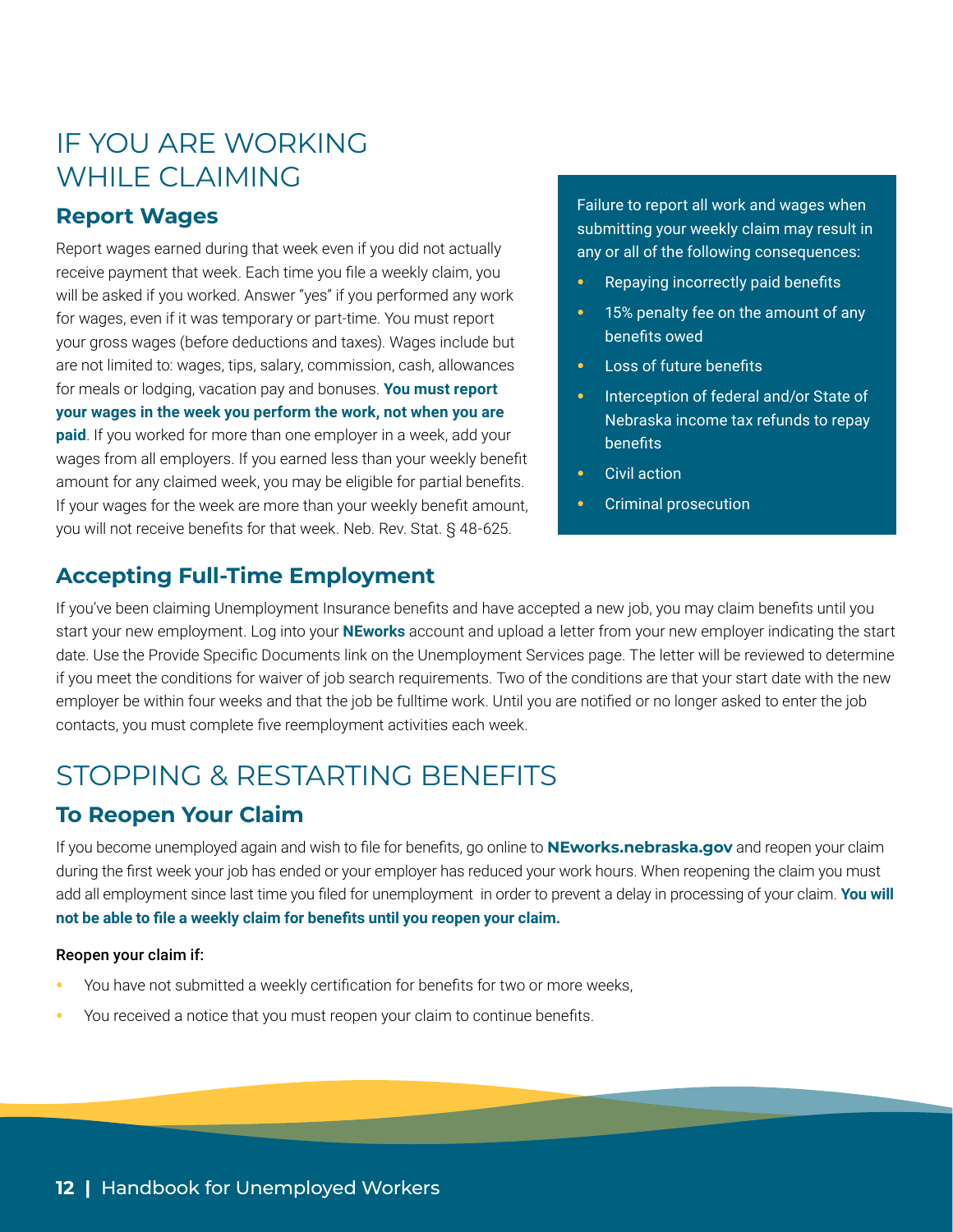# ELIGIBILITY ISSUES

## **Able and Available to Work**

In order to qualify for UI benefits you must be:

- **•** Actively looking for work
- **•** Mentally and physically able to work
- **•** Legally authorized to work in the United States
- **•** Available to accept new work (for example, you do not have personal responsibilities that would prevent you from working)

Claiming benefits while incarcerated is fraud and may result in criminal prosecution. 219 NAC 4; Neb. Rev. Stat. § 48-627(3); Neb. Rev. Stat. § 48-663.

## **Active Registration and Resume**

You are required to maintain an active NEworks registration and online, searchable resume while you are receiving unemployment benefits. The online resume is not required if you are going back to work for your employer within 112 days of your layoff date or are a member of a union with a hiring hall.

If no activity is recorded for 90 days, your registration and resume will expire. If your registration has expired, open your personal profile. Review the current information and make sure it is up to date. Make any necessary changes and then save your profile. If your resume has expired, open it and review and update the information. You may also create a new resume at this time. Make sure to save your profile and resume even if there were no changes. Neb. Rev. Stat. § 48-627(1); 219 NAC 2.

## **Education Employees**

If you are employed for or on behalf of an educational institution, benefits may be denied between terms and/or during regularly scheduled breaks. Neb. Rev. Stat. § 48-628.06

#### **Reemployment Services**

If you receive a notice that you have been selected for the Reemployment Services program (NEres), you are required to take part in this program in order to remain eligible for unemployment insurance benefits. Neb. Rev. Stat. § 48-627(5)

## **Reporting**

The Nebraska Department of Labor may contact you and require that you provide additional information regarding your claim. If you fail to respond and provide the information requested, you may be disqualified from benefits. 219 NAC 2(004)

## **Attending School**

If you are regularly attending school as a full-time student, you may be disqualified from benefits unless you were a student at the time you earned the majority of the wages in your base period. An exception may apply if you are enrolled in a training program which has been approved by the Commissioner of Labor. Neb. Rev. Stat. § 48-628.03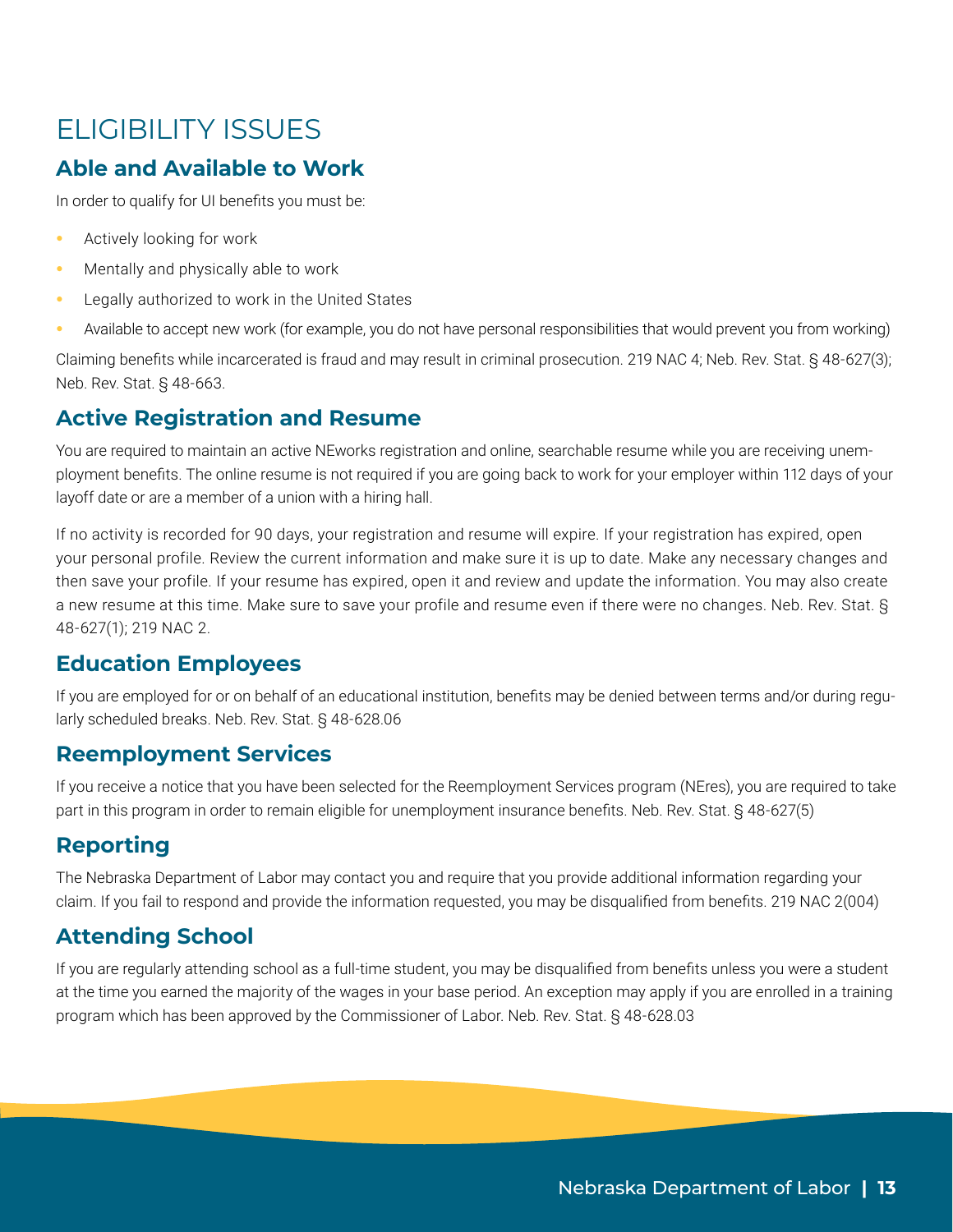## **Approved Training Program**

If you qualify for unemployment insurance benefits and are planning to attend vocational training, you may apply for the Approved Training program. If your application is approved by the Commissioner of Labor, the work search requirements will be waived while you are in training until you exhaust your regular unemployment insurance benefits. After your regular unemployment benefits are exhausted, you may be eligible for up to an additional 26 weeks of benefits if you continue your training. Tuition and school expenses are not paid under this program. Work search requirements are waived while you are receiving additional benefits under the Approved Training Program. 225 NAC 1 For more information regarding this program, go to **[dol.nebraska.gov](http://dol.nebraska.gov)**.

## **Strike/Labor Dispute**

In general, individuals are disqualified for the week(s) they are unemployed due to a work stoppage resulting from a strike or lockout. Neb. Rev. Stat. § 48-628.09

#### **Vacation, Severance, or Receipt of Other Payments**

Benefits may be denied or reduced for any week in which you receive additional payments from your employer. Examples include vacation, severance, holiday, bonus, sick, workers' compensation or pension payments. Neb. Rev. Stat. § 48-628.02(1)

## **Work Refusal**

You may be disqualified for 12 weeks for failing to accept an offer of suitable employment or failure to accept a Nebraska Department of Labor Employment Services referral. Suitability is determined by considering a person's training and experience and the conditions in the labor market. Maximum benefits payable may also be reduced when a disqualification is assessed. Neb. Rev. Stat. § 48-628(1)(3)

## **Work Search**

You will be disqualified for weeks that you did not meet the work search requirements. See the Work Search Requirements section of this Guide for more information. 219 NAC 4

## **Employment Eligibility**

The Immigration Reform and Control Act of 1986 (P.L-99-803) requires all employers to verify employment eligibility of new employees. When an employer hires you, the employer will require that you show certain documents to prove your identity and employment eligibility. Failure to present the documents to your employer or the Nebraska Department of Labor may affect your eligibility for unemployment benefits.

# SEPARATION ISSUES

## **Voluntary Quit**

In Nebraska, good cause for quitting includes but is not limited to the conditions of work, compelling health reasons, or quitting to escape spousal abuse. If the Nebraska Department of Labor determines that a person has quit a job without good cause, maximum benefits payable may be reduced when a disqualification is assessed.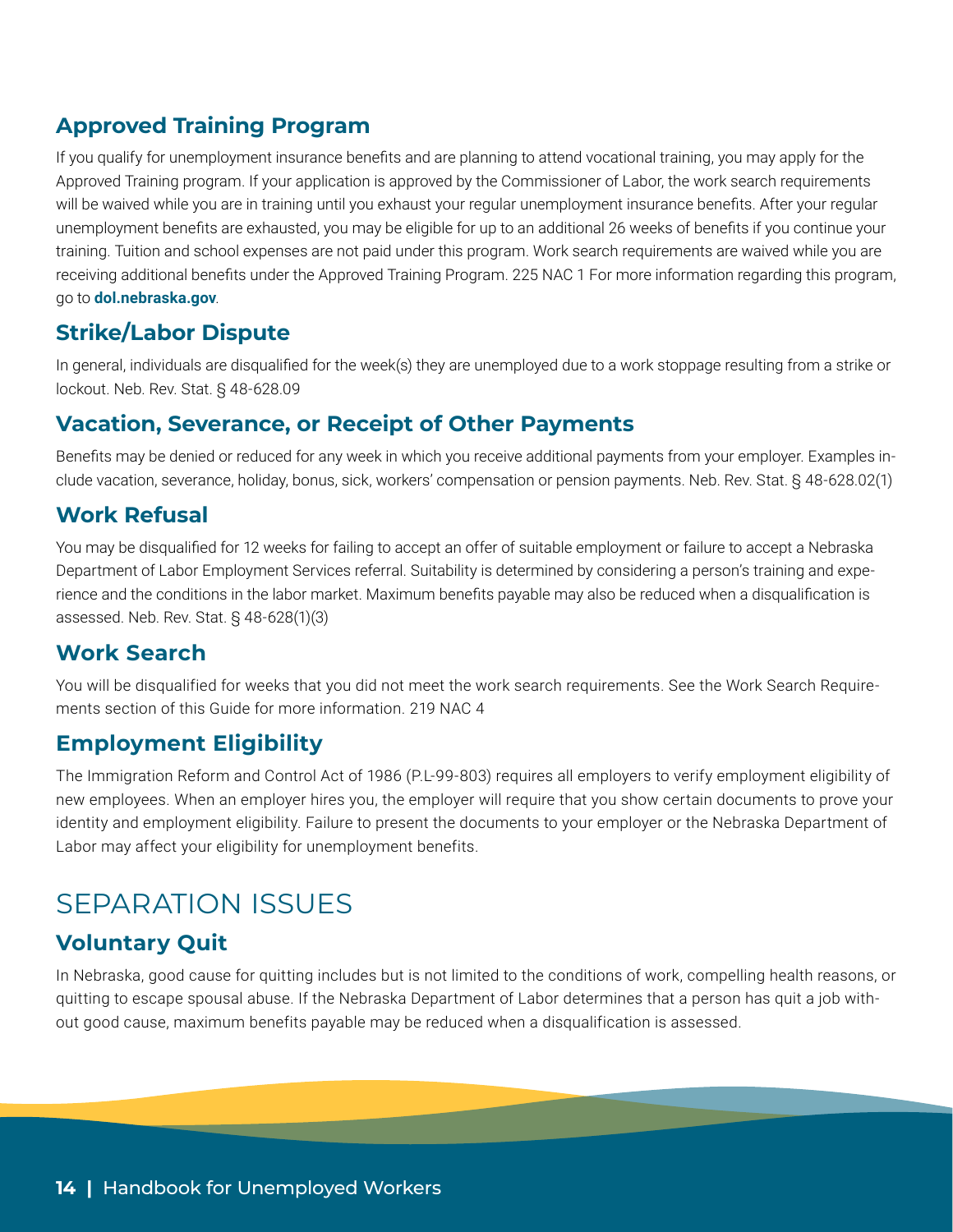The disqualified individual will be ineligible for benefits until they meet the following requalification requirements:

- **•** Returned to insured work,
- **•** Earned at least four times the claim's weekly benefit amount, and
- **•** Separated from the most recent employer under non-disqualifying conditions

#### **Discharge for Ordinary Misconduct**

If a person is discharged from a job for misconduct, a disqualification is assessed for the week of the discharge plus 14 weeks, as determined by the Nebraska Department of Labor. In cases of misconduct, the burden of proof is on the employer. The employer must prove that an employee was discharged for acts or omissions that 1) damaged the employer's interest in relation to the employment; 2) the employee knew or reasonably should have known were contrary to the employer's interests; and 3) were willful or within the employee's control. Maximum benefits payable may also be reduced when a disqualification is assessed. Neb. Rev. Stat. § 48-628.10(1)

#### **Discharge for Aggravated Misconduct**

If a person is discharged for misconduct not considered to be willful and flagrant or unlawful, but which included being under the influence of any intoxicating beverage or being under the influence of any controlled substance not prescribed by a physician licensed to practice medicine or surgery, and when the person is under the influence on the worksite or while engaged in work for the employer, then the disqualification includes a cancellation of wages from the employer. Neb. Rev. Stat. § 48-628.10(2)

#### **Discharge for Gross Misconduct**

If a person is discharged due to an act or omission that is willful and flagrant or unlawful, that individual does not qualify for benefits on wages earned prior to the date of the act. Neb. Rev. Stat. § 48-628.10(3)

#### **Leave of Absence**

To receive unemployment benefits, you must be completely separated from your employer, on a temporary layoff, or working reduced hours. A leave of absence is not a complete separation from employment. As generally defined, a leave of absence is a mutual agreement between the employee and employer. The employee is not separated and does not report for work for a mutually agreed upon time period.

The Nebraska Employment Security Law requires a disqualification from benefits for any week in which the individual is on a leave of absence. Neb. Rev. Stat. § 48-602; Neb. Rev. Stat. § 48-628.08; 219 NAC 8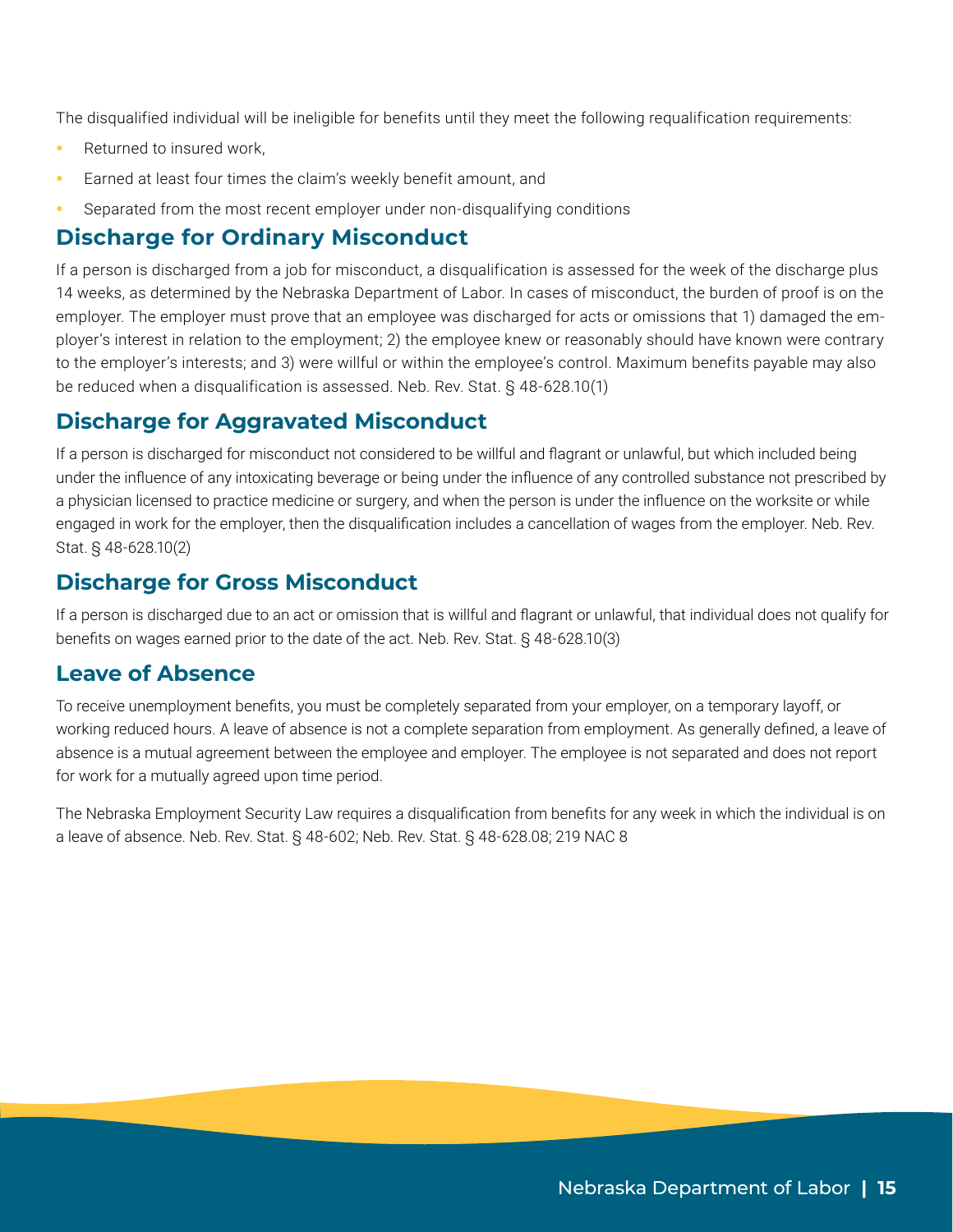# BENEFIT ACCURACY REVIEWS

The Benefit Accuracy Measurement Unit (BAM) randomly selects claims for audit each week. BAM investigators review and verify all data related to the case selected and gather new information from claimants, employers and other sources when necessary to determine if payments or denials are proper. Areas investigated include, but are not limited to base period wages, the reasons for separation or reduction in working hours, claimant ability and availability for work, claimant weekly reemployment activities, and wages reported during the benefit year.

When payments or denials are determined to be improper, the BAM investigator may make corrections on the claim or forward it to the appropriate unit for corrections.

Selected claimants are required to participate in the investigation. Failure to provide information as requested by the BAM investigator may result in a denial of benefits. 219 NAC 2(004)

# APPEALS

You have the right to appeal if you disagree with a determination regarding your claim. Your appeal must be received within 20 calendar days from the date the determination was mailed.

You can file your appeal online at **[NEworks.nebraska.gov](http://neworks.nebraska.gov)**, by email (**NDOL.Appeals@nebraska.gov**), by fax (402-471-1734), or in writing by mailing to: Nebraska Appeal Tribunal, Nebraska Department of Labor, PO Box 98941, Lincoln, NE 68509. If your appeal is in writing, you must state the reason you wish to appeal and include your signature, Social Security Number and employer's name. There are two parties that may file an appeal regarding your unemployment benefits - you, the claimant, and your former employer. Neb. Rev. Stat. § 48-634

You will be notified by the Nebraska Appeal Tribunal that an appeal has been received. In a separate notice, you will be informed of the time and date of the hearing. Follow all instructions from the Appeal Tribunal to protect your own interests. It is important that you participate in the hearing. Appeal hearings are free and a lawyer is not required, although you may be represented at your own expense. Appeal hearings are conducted by telephone conference call.

While your appeal is pending, continue to file for weekly benefits, complete any required reemployment activities, and log these activities at **[NEworks.nebraska.gov](http://NEworks.nebraska.gov)**. If you disagree with the appeal decision, you may request that the decision be reconsidered or you may appeal to the District Court. Neb. Rev. Stat. § 48-638

# OVERPAYMENTS AND FRAUD

Overpayments can result from a disqualification on benefits already paid, an appeal reversal, or from unreported or misreported wages. Benefit Payment Control monitors benefit payments to determine if unemployment benefits were paid correctly. This includes sending wage audits and employment status review requests to employers to ensure accurate reporting of wages. Incorrect or unreported wages can result in a person having to repay benefits, loss of future benefit eligibility, and criminal prosecution. Neb. Rev. Stat. § 48-663; Neb. Rev. Stat. § 48-665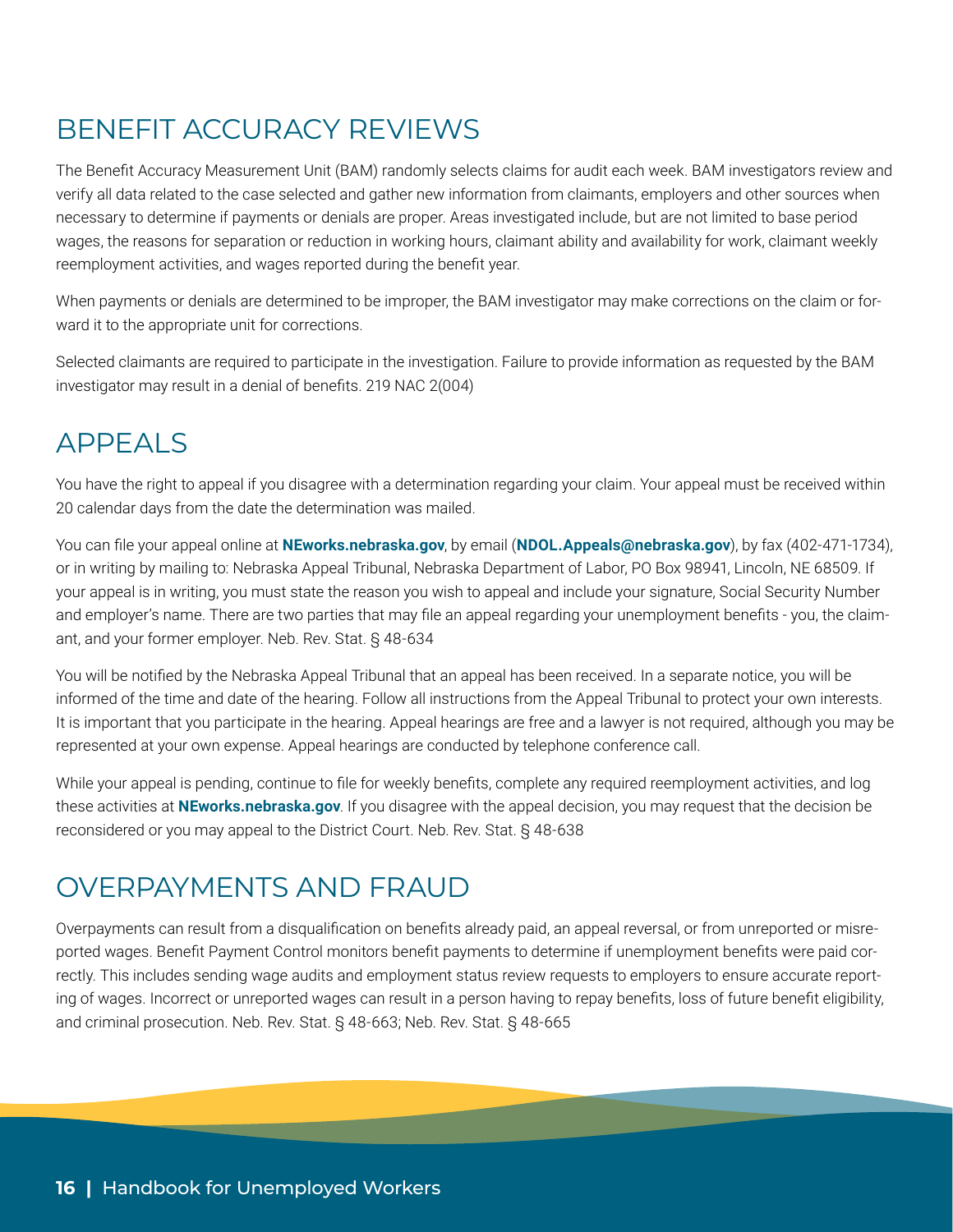The Nebraska Department of Labor may contact you and require that you provide additional information regarding your claim. If you fail to report and provide the information requested, you may be disqualified from benefits. 219 NAC 2(004)

If you are paid more than you are eligible to receive, you will be notified that you have been overpaid. All overpayments must be repaid. You may contact the Benefit Payment Control Unit at 402-471-2865 or

**[NDOL.BenefitOverpayment@nebraska.gov](mailto:NDOL.BenefitOverpayment%40nebraska.gov?subject=)** for any questions regarding your overpayment. Weekly benefit payments may be intercepted and applied towards your overpayment. The Nebraska Department of Labor can recover overpayments by intercepting your state and/or federal income tax refund and/or through civil action. Neb. Rev. Stat. § 48-665

Failure to report information that affects your eligibility for unemployment benefits may be an act of fraud. Falsely reporting information on your claim application or weekly claim certifications may also be an act of fraud. Neb. Rev. Stat. § 48-663; Neb. Rev. Stat. § 48-663.01

Consequences of unemployment insurance fraud may include:

- **•** Repaying benefits received
- **•** A 15% penalty based on the amount of the overpayment
- **•** Losing eligibility to receive benefits now and in the future
- **•** Forfeiting state and federal income tax refunds
- **•** Criminal charges, jail time, felony or misdemeanor conviction

If you have a balance due on two or more fraudulent overpayments determined within five years prior to the effective date of a claim, you are disqualified until the overpaid benefits are repaid in full. Neb. Rev. Stat. § 48-628.11